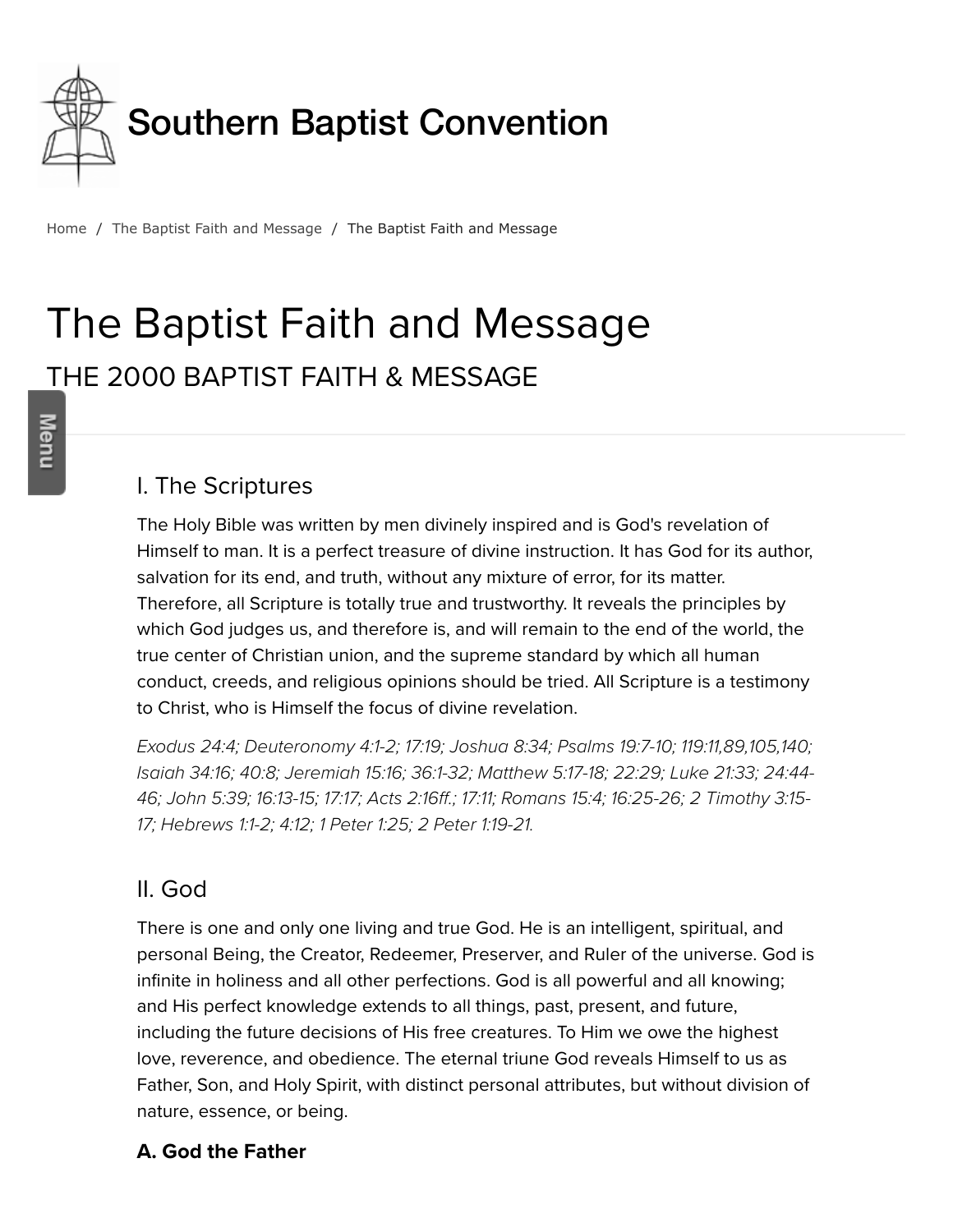God as Father reigns with providential care over His universe, His creatures, and the flow of the stream of human history according to the purposes of His grace. He is all powerful, all knowing, all loving, and all wise. God is Father in truth to those who become children of God through faith in Jesus Christ. He is fatherly in His attitude toward all men.

*[Genesis 1:1](http://biblia.com/bible/hcsb/Genesis%201.1); [2:7;](http://biblia.com/bible/hcsb/Genesis%202.7) [Exodus 3:14;](http://biblia.com/bible/hcsb/Exodus%203.14) [6:2-3](http://biblia.com/bible/hcsb/Exodus%206.2-3); [15:11ff.](http://biblia.com/bible/hcsb/Exodus%2015.11ff); [20:1ff](http://biblia.com/bible/hcsb/Exodus%2020.1ff).; [Leviticus 22:2](http://biblia.com/bible/hcsb/Leviticus%2022.2); [Deuteronomy 6:4](http://biblia.com/bible/hcsb/Deuteronomy%206.4); [32:6](http://biblia.com/bible/hcsb/Deuteronomy%2032.6); [1 Chronicles 29:10](http://biblia.com/bible/hcsb/1%20Chronicles%2029.10); [Psalm 19:1-3;](http://biblia.com/bible/hcsb/Psalm%2019.1-3) [Isaiah 43:3,](http://biblia.com/bible/hcsb/Isaiah%2043.3)[15;](http://biblia.com/bible/hcsb/Isaiah%2043.15) [64:8;](http://biblia.com/bible/hcsb/Isaiah%2064.8) [Jeremiah 10:10;](http://biblia.com/bible/hcsb/Jeremiah%2010.10) [17:13;](http://biblia.com/bible/hcsb/Jeremiah%2017.13) [Matthew 6:9ff.](http://biblia.com/bible/hcsb/Matthew%206.9ff); [7:11](http://biblia.com/bible/hcsb/Matthew%207.11); [23:9](http://biblia.com/bible/hcsb/Matthew%2023.9); [28:19](http://biblia.com/bible/hcsb/Matthew%2028.19); [Mark 1:9-11;](http://biblia.com/bible/hcsb/Mark%201.9-11) [John 4:24](http://biblia.com/bible/hcsb/John%204.24); [5:26;](http://biblia.com/bible/hcsb/John%205.26) [14:6-13](http://biblia.com/bible/hcsb/John%2014.6-13); [17:1-8](http://biblia.com/bible/hcsb/John%2017.1-8); [Acts 1:7](http://biblia.com/bible/hcsb/Acts%201.7); [Romans 8:14-1](http://biblia.com/bible/hcsb/Romans%208.14-15)[5; 1](http://biblia.com/bible/hcsb/1%20Timothy%201.17) [Corinthians 8:](http://biblia.com/bible/hcsb/1%20Corinthians%208.6)[6; G](http://biblia.com/bible/hcsb/1%20Timothy%201.17)[alatians 4:6](http://biblia.com/bible/hcsb/Galatians%204.6)[;](http://biblia.com/bible/hcsb/1%20Timothy%201.17) [Ephesians 4:](http://biblia.com/bible/hcsb/Ephesians%204.6)[6;](http://biblia.com/bible/hcsb/1%20Timothy%201.17) [Colossians 1:15](http://biblia.com/bible/hcsb/Colossians%201.15)[; 1](http://biblia.com/bible/hcsb/1%20Timothy%201.17) Timothy 1:17; [Hebrews 11:6](http://biblia.com/bible/hcsb/Hebrews%2011.6); [12:9](http://biblia.com/bible/hcsb/Hebrews%2012.9); [1 Peter 1:17](http://biblia.com/bible/hcsb/1%20Peter%201.17); [1 John 5:7.](http://biblia.com/bible/hcsb/1%20John%205.7)*

#### **B. God the Son**

Christ is the eternal Son of God. In His incarnation as Jesus Christ He was conceived of the Holy Spirit and born of the virgin Mary. Jesus perfectly revealed and did the will of God, taking upon Himself human nature with its demands and necessities and identifying Himself completely with mankind yet without sin. He honored the divine law by His personal obedience, and in His substitutionary death on the cross He made provision for the redemption of men from sin. He was raised from the dead with a glorified body and appeared to His disciples as the person who was with them before His crucifixion. He ascended into heaven and is now exalted at the right hand of God where He is the One Mediator, fully God, fully man, in whose Person is effected the reconciliation between God and man. He will return in power and glory to judge the world and to consummate His redemptive mission. He now dwells in all believers as the living and ever present Lord.

*[Genesis 18:1ff.](http://biblia.com/bible/hcsb/Genesis%2018.1ff); [Psalms 2:7ff.](http://biblia.com/bible/hcsb/Psalms%202.7ff); [110:1ff](http://biblia.com/bible/hcsb/Psalms%20110.1ff).; [Isaiah 7:14;](http://biblia.com/bible/hcsb/Isaiah%207.14) [Isaiah 53:1-12;](http://biblia.com/bible/hcsb/Isaiah%2053.1-12) [Matthew 1:18-23](http://biblia.com/bible/hcsb/Matthew%201.18-23); [3:17;](http://biblia.com/bible/hcsb/Matthew%203.17)* [8:29](http://biblia.com/bible/hcsb/Matthew%208.29); [11:27](http://biblia.com/bible/hcsb/Matthew%2011.27); [14:33;](http://biblia.com/bible/hcsb/Matthew%2014.33) [16:16,](http://biblia.com/bible/hcsb/Matthew%2016.16)[27](http://biblia.com/bible/hcsb/Matthew%2016.27); [17:5](http://biblia.com/bible/hcsb/Matthew%2017.5); [27](http://biblia.com/bible/hcsb/Matthew%2017.27); [28:1-6,](http://biblia.com/bible/hcsb/Matthew%2028.1-6)[19;](http://biblia.com/bible/hcsb/Matthew%2028.19) [Mark 1:1;](http://biblia.com/bible/hcsb/Mark%201.1) [3:11](http://biblia.com/bible/hcsb/Mark%203.11); [Luke 1:35](http://biblia.com/bible/hcsb/Luke%201.35); [4:41](http://biblia.com/bible/hcsb/Luke%204.41); [22:70;](http://biblia.com/bible/hcsb/Luke%2022.70) *[24:46;](http://biblia.com/bible/hcsb/Luke%2024.46) [John 1:1-18](http://biblia.com/bible/hcsb/John%201.1-18),[29;](http://biblia.com/bible/hcsb/John%201.29) [10:30](http://biblia.com/bible/hcsb/John%2010.30)[,38;](http://biblia.com/bible/hcsb/John%2010.38) [11:25-27](http://biblia.com/bible/hcsb/John%2011.25-27); [12:44-50](http://biblia.com/bible/hcsb/John%2012.44-50); [14:7-11;](http://biblia.com/bible/hcsb/John%2014.7-11) [16:15-16](http://biblia.com/bible/hcsb/John%2016.15-16)[,28](http://biblia.com/bible/hcsb/John%2016.28); [17:1-5,](http://biblia.com/bible/hcsb/John%2017.1-5) [21-22;](http://biblia.com/bible/hcsb/John%2017.21-22)* [20:1-2](http://biblia.com/bible/hcsb/John%2020.1-20)[0,](http://biblia.com/bible/hcsb/Romans%208.1-3)[28](http://biblia.com/bible/hcsb/John%2020.28)[; A](http://biblia.com/bible/hcsb/Romans%208.1-3)[cts 1:9](http://biblia.com/bible/hcsb/Acts%201.9)[;](http://biblia.com/bible/hcsb/Romans%208.1-3) [2:22-2](http://biblia.com/bible/hcsb/Acts%202.22-24)[4; 7](http://biblia.com/bible/hcsb/Romans%208.1-3)[:55-56](http://biblia.com/bible/hcsb/Acts%207.55-56)[; 9](http://biblia.com/bible/hcsb/Romans%208.1-3)[:4-](http://biblia.com/bible/hcsb/Acts%209.4-5)[5,](http://biblia.com/bible/hcsb/Romans%208.1-3)[2](http://biblia.com/bible/hcsb/Acts%209.20)[0;](http://biblia.com/bible/hcsb/Romans%208.1-3) [Romans 1:3-](http://biblia.com/bible/hcsb/Romans%201.3-4)[4; 3](http://biblia.com/bible/hcsb/Romans%208.1-3)[:23-2](http://biblia.com/bible/hcsb/Romans%203.23-26)[6; 5](http://biblia.com/bible/hcsb/Romans%208.1-3)[:6-21](http://biblia.com/bible/hcsb/Romans%205.6-21)[; 8:1-](http://biblia.com/bible/hcsb/Romans%208.1-3) *3[,34](http://biblia.com/bible/hcsb/Romans%208.34); [10:4](http://biblia.com/bible/hcsb/Romans%2010.4); [1 Corinthians 1:30;](http://biblia.com/bible/hcsb/1%20Corinthians%201.30) [2:2](http://biblia.com/bible/hcsb/1%20Corinthians%202.2); [8:6](http://biblia.com/bible/hcsb/1%20Corinthians%208.6); [15:1-8,](http://biblia.com/bible/hcsb/1%20Corinthians%2015.1-8)[24-28](http://biblia.com/bible/hcsb/1%20Corinthians%2015.24-28); [2 Corinthians 5:19-21;](http://biblia.com/bible/hcsb/2%20Corinthians%205.19-21) [8:9;](http://biblia.com/bible/hcsb/2%20Corinthians%208.9) [Galatians 4:4-5;](http://biblia.com/bible/hcsb/Galatians%204.4-5) [Ephesians 1:20](http://biblia.com/bible/hcsb/Ephesians%201.20); [3:11](http://biblia.com/bible/hcsb/Ephesians%203.11); [4:7-10;](http://biblia.com/bible/hcsb/Ephesians%204.7-10) [Philippians 2:5-11](http://biblia.com/bible/hcsb/Philippians%202.5-11); [Colossians 1:13-22;](http://biblia.com/bible/hcsb/Colossians%201.13-22) [2:9;](http://biblia.com/bible/hcsb/Colossians%202.9) [1 Thessalonians 4:14-18;](http://biblia.com/bible/hcsb/1%20Thessalonians%204.14-18) [1 Timothy 2:5-6](http://biblia.com/bible/hcsb/1%20Timothy%202.5-6); [3:16;](http://biblia.com/bible/hcsb/1%20Timothy%203.16) [Titus 2:13-14;](http://biblia.com/bible/hcsb/Titus%202.13-14) [Hebrews 1:1-3;](http://biblia.com/bible/hcsb/Hebrews%201.1-3) [4:14-15;](http://biblia.com/bible/hcsb/Hebrews%204.14-15)* [7:14-2](http://biblia.com/bible/hcsb/Hebrews%207.14-28)[8;](http://biblia.com/bible/hcsb/2%20John%207-9) [9:12-15](http://biblia.com/bible/hcsb/Hebrews%209.12-15)[,](http://biblia.com/bible/hcsb/2%20John%207-9)[24-2](http://biblia.com/bible/hcsb/Hebrews%209.24-28)[8; 1](http://biblia.com/bible/hcsb/2%20John%207-9)[2:](http://biblia.com/bible/hcsb/Hebrews%2012.2)[2; 1](http://biblia.com/bible/hcsb/2%20John%207-9)[3:8](http://biblia.com/bible/hcsb/Hebrews%2013.8)[;](http://biblia.com/bible/hcsb/2%20John%207-9) [1 Peter 2:21-25](http://biblia.com/bible/hcsb/1%20Peter%202.21-25); [3:2](http://biblia.com/bible/hcsb/1%20Peter%203.22)[2;](http://biblia.com/bible/hcsb/2%20John%207-9) [1 John 1:7-](http://biblia.com/bible/hcsb/1%20John%201.7-9)[9;](http://biblia.com/bible/hcsb/2%20John%207-9) [3:](http://biblia.com/bible/hcsb/1%20John%203.2)2; [4:14-15](http://biblia.com/bible/hcsb/1%20John%204.14-15); [5:](http://biblia.com/bible/hcsb/1%20John%205.9)[9; 2](http://biblia.com/bible/hcsb/2%20John%207-9) *John 7-9; [Revelation 1:13-16;](http://biblia.com/bible/hcsb/Revelation%201.13-16) [5:9-14;](http://biblia.com/bible/hcsb/Revelation%205.9-14) [12:10-11;](http://biblia.com/bible/hcsb/Revelation%2012.10-11) [13:8](http://biblia.com/bible/hcsb/Revelation%2013.8); [19:16](http://biblia.com/bible/hcsb/Revelation%2019.16).*

#### **C. God the Holy Spirit**

The Holy Spirit is the Spirit of God, fully divine. He inspired holy men of old to write the Scriptures. Through illumination He enables men to understand truth. He exalts Christ. He convicts men of sin, of righteousness, and of judgment. He calls men to the Saviour, and effects regeneration. At the moment of regeneration He baptizes every believer into the Body of Christ. He cultivates Christian character, comforts believers, and bestows the spiritual gifts by which they serve God through His church. He seals the believer unto the day of final redemption. His presence in the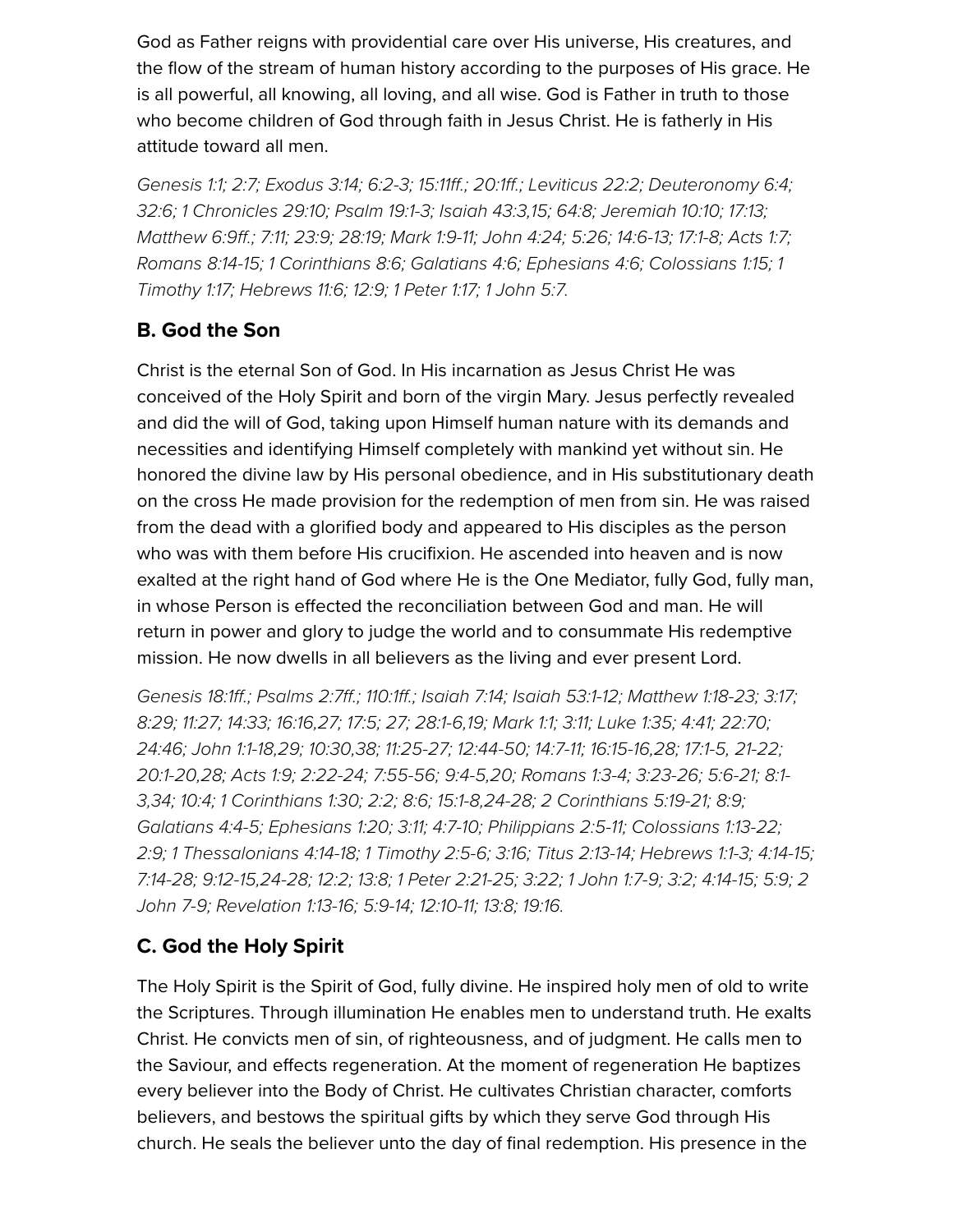Christian is the guarantee that God will bring the believer into the fullness of the stature of Christ. He enlightens and empowers the believer and the church in worship, evangelism, and service.

*[Genesis 1:2;](http://biblia.com/bible/hcsb/Genesis%201.2) [Judges 14:6](http://biblia.com/bible/hcsb/Judges%2014.6); [Job 26:13](http://biblia.com/bible/hcsb/Job%2026.13); [Psalms 51:11;](http://biblia.com/bible/hcsb/Psalms%2051.11) [139:7ff.](http://biblia.com/bible/hcsb/Psalms%20139.7ff); [Isaiah 61:1-3](http://biblia.com/bible/hcsb/Isaiah%2061.1-3); [Joel 2:28-32;](http://biblia.com/bible/hcsb/Joel%202.28-32)* [Matthew 1:18;](http://biblia.com/bible/hcsb/Matthew%201.18) [3:16](http://biblia.com/bible/hcsb/Matthew%203.16); [4:1;](http://biblia.com/bible/hcsb/Matthew%204.1) [12:28-32;](http://biblia.com/bible/hcsb/Matthew%2012.28-32) [28:19;](http://biblia.com/bible/hcsb/Matthew%2028.19) [Mark 1:10](http://biblia.com/bible/hcsb/Mark%201.10),[12;](http://biblia.com/bible/hcsb/Mark%201.12) [Luke 1:35](http://biblia.com/bible/hcsb/Luke%201.35); [4:1,](http://biblia.com/bible/hcsb/Luke%204.1)[18-19](http://biblia.com/bible/hcsb/Luke%204.18-19); [11:13](http://biblia.com/bible/hcsb/Luke%2011.13); [12:12](http://biblia.com/bible/hcsb/Luke%2012.12); [24:49;](http://biblia.com/bible/hcsb/Luke%2024.49) [John 4:24](http://biblia.com/bible/hcsb/John%204.24); [14:16-17](http://biblia.com/bible/hcsb/John%2014.16-17),[26;](http://biblia.com/bible/hcsb/John%2014.26) [15:26;](http://biblia.com/bible/hcsb/John%2015.26) [16:7-14;](http://biblia.com/bible/hcsb/John%2016.7-14) [Acts 1:8](http://biblia.com/bible/hcsb/Acts%201.8); [2:1-4](http://biblia.com/bible/hcsb/Acts%202.1-4),[38](http://biblia.com/bible/hcsb/Acts%202.38); [4:31](http://biblia.com/bible/hcsb/Acts%204.31); [5:3](http://biblia.com/bible/hcsb/Acts%205.3); [6:3](http://biblia.com/bible/hcsb/Acts%206.3); [7:55](http://biblia.com/bible/hcsb/Acts%207.55); [8:17](http://biblia.com/bible/hcsb/Acts%208.17),[39](http://biblia.com/bible/hcsb/Acts%208.39); [10:44;](http://biblia.com/bible/hcsb/Acts%2010.44) [13:2](http://biblia.com/bible/hcsb/Acts%2013.2); [15:28](http://biblia.com/bible/hcsb/Acts%2015.28); [16:6](http://biblia.com/bible/hcsb/Acts%2016.6); [19:1-6;](http://biblia.com/bible/hcsb/Acts%2019.1-6) [Romans 8:9-11,](http://biblia.com/bible/hcsb/Romans%208.9-11)[14-16](http://biblia.com/bible/hcsb/Romans%208.14-16),[26-27](http://biblia.com/bible/hcsb/Romans%208.26-27); [1 Corinthians 2:10-14](http://biblia.com/bible/hcsb/1%20Corinthians%202.10-14); *[3:16;](http://biblia.com/bible/hcsb/1%20Corinthians%203.16) [12:3-11](http://biblia.com/bible/hcsb/1%20Corinthians%2012.3-11)[,13](http://biblia.com/bible/hcsb/1%20Corinthians%2012.13); [Galatians 4:6;](http://biblia.com/bible/hcsb/Galatians%204.6) [Ephesians 1:13-14;](http://biblia.com/bible/hcsb/Ephesians%201.13-14) [4:30](http://biblia.com/bible/hcsb/Ephesians%204.30); [5:18](http://biblia.com/bible/hcsb/Ephesians%205.18); [1 Thessalonians 5:19](http://biblia.com/bible/hcsb/1%20Thessalonians%205.19); 1 [Timothy 3:16; 4:1; 2 Timothy 1:14; 3:16; Hebrews 9:8,14; 2 Peter 1:21; 1 John 4:13; 5:](http://biblia.com/bible/hcsb/1%20Timothy%203.16)[6-7;](http://biblia.com/bible/hcsb/1%20John%205.6-7) [Revelation 1:10](http://biblia.com/bible/hcsb/Revelation%201.10); [22:17](http://biblia.com/bible/hcsb/Revelation%2022.17).*

#### III. Man

Man is the special creation of God, made in His own image. He created them male and female as the crowning work of His creation. The gift of gender is thus part of the goodness of God's creation. In the beginning man was innocent of sin and was endowed by his Creator with freedom of choice. By his free choice man sinned against God and brought sin into the human race. Through the temptation of Satan man transgressed the command of God, and fell from his original innocence whereby his posterity inherit a nature and an environment inclined toward sin. Therefore, as soon as they are capable of moral action, they become transgressors and are under condemnation. Only the grace of God can bring man into His holy fellowship and enable man to fulfill the creative purpose of God. The sacredness of human personality is evident in that God created man in His own image, and in that Christ died for man; therefore, every person of every race possesses full dignity and is worthy of respect and Christian love.

*[Genesis 1:26-3](http://biblia.com/bible/hcsb/Genesis%201.26-30)[0; 2](http://biblia.com/bible/hcsb/Jeremiah%2017.5)[:](http://biblia.com/bible/hcsb/Genesis%202.5)[5,7,1](http://biblia.com/bible/hcsb/Jeremiah%2017.5)[8-22](http://biblia.com/bible/hcsb/Genesis%202.18-22)[; 3; 9](http://biblia.com/bible/hcsb/Jeremiah%2017.5)[:](http://biblia.com/bible/hcsb/Genesis%209.6)[6; Psalms 1; 8:3-6; 32:1-5; 51:5; I](http://biblia.com/bible/hcsb/Jeremiah%2017.5)[saiah 6:5](http://biblia.com/bible/hcsb/Isaiah%206.5)[; Jeremiah](http://biblia.com/bible/hcsb/Jeremiah%2017.5) 17:5; [Matthew 16:26](http://biblia.com/bible/hcsb/Matthew%2016.26); [Acts 17:26-31;](http://biblia.com/bible/hcsb/Acts%2017.26-31) [Romans 1:19-32;](http://biblia.com/bible/hcsb/Romans%201.19-32) [3:10-18](http://biblia.com/bible/hcsb/Romans%203.10-18)[,23;](http://biblia.com/bible/hcsb/Romans%203.23) [5:6](http://biblia.com/bible/hcsb/Romans%205.6),[12,](http://biblia.com/bible/hcsb/Romans%205.12)[19;](http://biblia.com/bible/hcsb/Romans%205.19) [6:6](http://biblia.com/bible/hcsb/Romans%206.6); [7:14-25](http://biblia.com/bible/hcsb/Romans%207.14-25); [8:14-18](http://biblia.com/bible/hcsb/Romans%208.14-18)[,](http://biblia.com/bible/hcsb/Colossians%203.9-11)[2](http://biblia.com/bible/hcsb/Romans%208.29)[9;](http://biblia.com/bible/hcsb/Colossians%203.9-11) [1 Corinthians 1:21-31](http://biblia.com/bible/hcsb/1%20Corinthians%201.21-31)[; 1](http://biblia.com/bible/hcsb/Colossians%203.9-11)[5:19](http://biblia.com/bible/hcsb/1%20Corinthians%2015.19)[,](http://biblia.com/bible/hcsb/Colossians%203.9-11)[21-2](http://biblia.com/bible/hcsb/1%20Corinthians%2015.21-22)[2;](http://biblia.com/bible/hcsb/Colossians%203.9-11) [Ephesians 2:1-22](http://biblia.com/bible/hcsb/Ephesians%202.1-22)[; C](http://biblia.com/bible/hcsb/Colossians%203.9-11)[olossians 1:21-2](http://biblia.com/bible/hcsb/Colossians%201.21-22)[2; 3:9-](http://biblia.com/bible/hcsb/Colossians%203.9-11) 11.*

#### IV. Salvation

Salvation involves the redemption of the whole man, and is offered freely to all who accept Jesus Christ as Lord and Saviour, who by His own blood obtained eternal redemption for the believer. In its broadest sense salvation includes regeneration, justification, sanctification, and glorification. There is no salvation apart from personal faith in Jesus Christ as Lord.

A. Regeneration, or the new birth, is a work of God's grace whereby believers become new creatures in Christ Jesus. It is a change of heart wrought by the Holy Spirit through conviction of sin, to which the sinner responds in repentance toward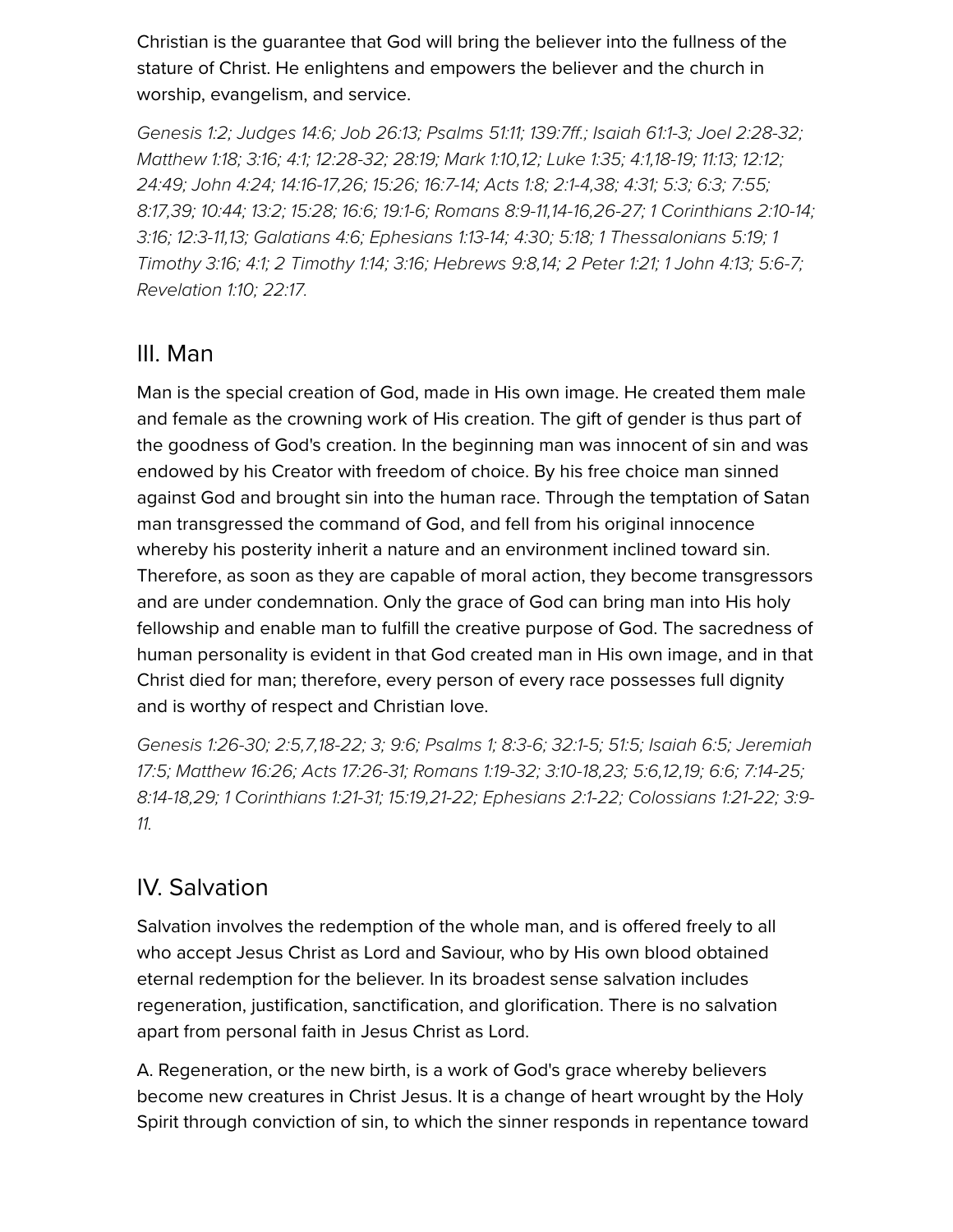God and faith in the Lord Jesus Christ. Repentance and faith are inseparable experiences of grace.

Repentance is a genuine turning from sin toward God. Faith is the acceptance of Jesus Christ and commitment of the entire personality to Him as Lord and Saviour.

B. Justification is God's gracious and full acquittal upon principles of His righteousness of all sinners who repent and believe in Christ. Justification brings the believer unto a relationship of peace and favor with God.

C. Sanctification is the experience, beginning in regeneration, by which the believer is set apart to God's purposes, and is enabled to progress toward moral and spiritual maturity through the presence and power of the Holy Spirit dwelling in him. Growth in grace should continue throughout the regenerate person's life.

D. Glorification is the culmination of salvation and is the final blessed and abiding state of the redeemed.

*[Genesis 3:1](http://biblia.com/bible/hcsb/Genesis%203.15)[5; E](http://biblia.com/bible/hcsb/Luke%201.68-69)[xodus 3:14-1](http://biblia.com/bible/hcsb/Exodus%203.14-17)[7;](http://biblia.com/bible/hcsb/Luke%201.68-69) [6:2-](http://biblia.com/bible/hcsb/Exodus%206.2-8)[8; M](http://biblia.com/bible/hcsb/Luke%201.68-69)[atthew 1:21](http://biblia.com/bible/hcsb/Matthew%201.21)[; 4](http://biblia.com/bible/hcsb/Luke%201.68-69)[:1](http://biblia.com/bible/hcsb/Matthew%204.17)[7;](http://biblia.com/bible/hcsb/Luke%201.68-69) [16:21-26](http://biblia.com/bible/hcsb/Matthew%2016.21-26)[; 2](http://biblia.com/bible/hcsb/Luke%201.68-69)[7:22-28:](http://biblia.com/bible/hcsb/Matthew%2027.22-28.6)[6; Luke](http://biblia.com/bible/hcsb/Luke%201.68-69) 1:68-69; [2:28-32](http://biblia.com/bible/hcsb/Luke%202.28-32); [John 1:11-14,](http://biblia.com/bible/hcsb/John%201.11-14)[29](http://biblia.com/bible/hcsb/John%201.29); [3:3-21](http://biblia.com/bible/hcsb/John%203.3-21),[36](http://biblia.com/bible/hcsb/John%203.36); [5:24](http://biblia.com/bible/hcsb/John%205.24); [10:9,](http://biblia.com/bible/hcsb/John%2010.9)[28-29;](http://biblia.com/bible/hcsb/John%2010.28-29) [15:1-16;](http://biblia.com/bible/hcsb/John%2015.1-16) [17:17](http://biblia.com/bible/hcsb/John%2017.17); [Acts 2:21](http://biblia.com/bible/hcsb/Acts%202.21); [4:12;](http://biblia.com/bible/hcsb/Acts%204.12) [15:11](http://biblia.com/bible/hcsb/Acts%2015.11); [16:30-31;](http://biblia.com/bible/hcsb/Acts%2016.30-31) [17:30-31;](http://biblia.com/bible/hcsb/Acts%2017.30-31) [20:32;](http://biblia.com/bible/hcsb/Acts%2020.32) [Romans 1:16-18;](http://biblia.com/bible/hcsb/Romans%201.16-18) [2:4;](http://biblia.com/bible/hcsb/Romans%202.4) [3:23-25;](http://biblia.com/bible/hcsb/Romans%203.23-25) [4:3ff](http://biblia.com/bible/hcsb/Romans%204.3ff).; [5:8-10;](http://biblia.com/bible/hcsb/Romans%205.8-10) [6:1-23;](http://biblia.com/bible/hcsb/Romans%206.1-23) [8:1-1](http://biblia.com/bible/hcsb/Romans%208.1-18)[8,2](http://biblia.com/bible/hcsb/2%20Corinthians%205.17-20)[9-3](http://biblia.com/bible/hcsb/Romans%208.29-39)[9; 1](http://biblia.com/bible/hcsb/2%20Corinthians%205.17-20)[0:9-1](http://biblia.com/bible/hcsb/Romans%2010.9-10)[0,1](http://biblia.com/bible/hcsb/2%20Corinthians%205.17-20)[3](http://biblia.com/bible/hcsb/Romans%2010.13)[; 1](http://biblia.com/bible/hcsb/2%20Corinthians%205.17-20)[3:11-14](http://biblia.com/bible/hcsb/Romans%2013.11-14)[;](http://biblia.com/bible/hcsb/2%20Corinthians%205.17-20) [1 Corinthians 1:1](http://biblia.com/bible/hcsb/1%20Corinthians%201.18)[8,3](http://biblia.com/bible/hcsb/2%20Corinthians%205.17-20)[0](http://biblia.com/bible/hcsb/1%20Corinthians%201.30)[;](http://biblia.com/bible/hcsb/2%20Corinthians%205.17-20) [6:19-20](http://biblia.com/bible/hcsb/1%20Corinthians%206.19-20)[;](http://biblia.com/bible/hcsb/2%20Corinthians%205.17-20) [15:10](http://biblia.com/bible/hcsb/1%20Corinthians%2015.10)[; 2 Corinthians](http://biblia.com/bible/hcsb/2%20Corinthians%205.17-20) 5:17-20; [Galatians 2:20](http://biblia.com/bible/hcsb/Galatians%202.20); [3:13;](http://biblia.com/bible/hcsb/Galatians%203.13) [5:22-25](http://biblia.com/bible/hcsb/Galatians%205.22-25); [6:15;](http://biblia.com/bible/hcsb/Galatians%206.15) [Ephesians 1:7](http://biblia.com/bible/hcsb/Ephesians%201.7); [2:8-22](http://biblia.com/bible/hcsb/Ephesians%202.8-22); [4:11-16;](http://biblia.com/bible/hcsb/Ephesians%204.11-16) Philippians [2:12-13; Colossians 1:9-22; 3:1ff.; 1 Thessalonians 5:23-24; 2 Timothy 1:12; Titus 2:11-14;](http://biblia.com/bible/hcsb/Philippians%202.12-13) [Hebrews 2:1-](http://biblia.com/bible/hcsb/Hebrews%202.1-3)[3;](http://biblia.com/bible/hcsb/1%20John%201.6-2.11) [5:8-](http://biblia.com/bible/hcsb/Hebrews%205.8-9)[9; 9](http://biblia.com/bible/hcsb/1%20John%201.6-2.11)[:24-2](http://biblia.com/bible/hcsb/Hebrews%209.24-28)[8;](http://biblia.com/bible/hcsb/1%20John%201.6-2.11) [11:1-12:8](http://biblia.com/bible/hcsb/Hebrews%2011.1-12.8)[,](http://biblia.com/bible/hcsb/1%20John%201.6-2.11)[1](http://biblia.com/bible/hcsb/Hebrews%2011.14)[4;](http://biblia.com/bible/hcsb/1%20John%201.6-2.11) [James 2:14-2](http://biblia.com/bible/hcsb/James%202.14-26)[6; 1](http://biblia.com/bible/hcsb/1%20John%201.6-2.11) [Peter 1:2-2](http://biblia.com/bible/hcsb/1%20Peter%201.2-23)[3; 1 John 1:6-](http://biblia.com/bible/hcsb/1%20John%201.6-2.11) 2:11; [Revelation 3:20](http://biblia.com/bible/hcsb/Revelation%203.20); [21:1-22:5](http://biblia.com/bible/hcsb/Revelation%2021.1-22.5).*

## V. God's Purpose of Grace

Election is the gracious purpose of God, according to which He regenerates, justifies, sanctifies, and glorifies sinners. It is consistent with the free agency of man, and comprehends all the means in connection with the end. It is the glorious display of God's sovereign goodness, and is infinitely wise, holy, and unchangeable. It excludes boasting and promotes humility.

All true believers endure to the end. Those whom God has accepted in Christ, and sanctified by His Spirit, will never fall away from the state of grace, but shall persevere to the end. Believers may fall into sin through neglect and temptation, whereby they grieve the Spirit, impair their graces and comforts, and bring reproach on the cause of Christ and temporal judgments on themselves; yet they shall be kept by the power of God through faith unto salvation.

*[Genesis 12:1-3](http://biblia.com/bible/hcsb/Genesis%2012.1-3); [Exodus 19:5-8;](http://biblia.com/bible/hcsb/Exodus%2019.5-8) [1 Samuel 8:4-7](http://biblia.com/bible/hcsb/1%20Samuel%208.4-7),[19-22](http://biblia.com/bible/hcsb/1%20Samuel%208.19-22); [Isaiah 5:1-7;](http://biblia.com/bible/hcsb/Isaiah%205.1-7) [Jeremiah 31:31ff](http://biblia.com/bible/hcsb/Jeremiah%2031.31ff).; [Matthew 16:18-1](http://biblia.com/bible/hcsb/Matthew%2016.18-19)[9; 2](http://biblia.com/bible/hcsb/Luke%2024.44-48)[1:28-4](http://biblia.com/bible/hcsb/Matthew%2021.28-45)[5; 2](http://biblia.com/bible/hcsb/Luke%2024.44-48)[4:22](http://biblia.com/bible/hcsb/Matthew%2024.22)[,3](http://biblia.com/bible/hcsb/Luke%2024.44-48)[1](http://biblia.com/bible/hcsb/Matthew%2024.31)[;](http://biblia.com/bible/hcsb/Luke%2024.44-48) [25:3](http://biblia.com/bible/hcsb/Matthew%2025.34)[4; L](http://biblia.com/bible/hcsb/Luke%2024.44-48)[uke 1:68-79](http://biblia.com/bible/hcsb/Luke%201.68-79)[; 2](http://biblia.com/bible/hcsb/Luke%2024.44-48)[:29-3](http://biblia.com/bible/hcsb/Luke%202.29-32)[2;](http://biblia.com/bible/hcsb/Luke%2024.44-48) [19:41-4](http://biblia.com/bible/hcsb/Luke%2019.41-44)[4; 24:44-](http://biblia.com/bible/hcsb/Luke%2024.44-48)* 48; [John 1:12-14](http://biblia.com/bible/hcsb/John%201.12-14); [3:16](http://biblia.com/bible/hcsb/John%203.16); [5:24;](http://biblia.com/bible/hcsb/John%205.24) [6:44-45](http://biblia.com/bible/hcsb/John%206.44-45),[65;](http://biblia.com/bible/hcsb/John%206.65) [10:27-29;](http://biblia.com/bible/hcsb/John%2010.27-29) [15:16;](http://biblia.com/bible/hcsb/John%2015.16) [17:6](http://biblia.com/bible/hcsb/John%2017.6)[,12](http://biblia.com/bible/hcsb/John%2017.12),[17-18](http://biblia.com/bible/hcsb/John%2017.17-18); [Acts 20:32](http://biblia.com/bible/hcsb/Acts%2020.32); *[Romans 5:9-10](http://biblia.com/bible/hcsb/Romans%205.9-10); [8:28-39](http://biblia.com/bible/hcsb/Romans%208.28-39); [10:12-15;](http://biblia.com/bible/hcsb/Romans%2010.12-15) [11:5-7](http://biblia.com/bible/hcsb/Romans%2011.5-7),[26-36;](http://biblia.com/bible/hcsb/Romans%2011.26-36) [1 Corinthians 1:1-2](http://biblia.com/bible/hcsb/1%20Corinthians%201.1-2); [15:24-28](http://biblia.com/bible/hcsb/1%20Corinthians%2015.24-28);*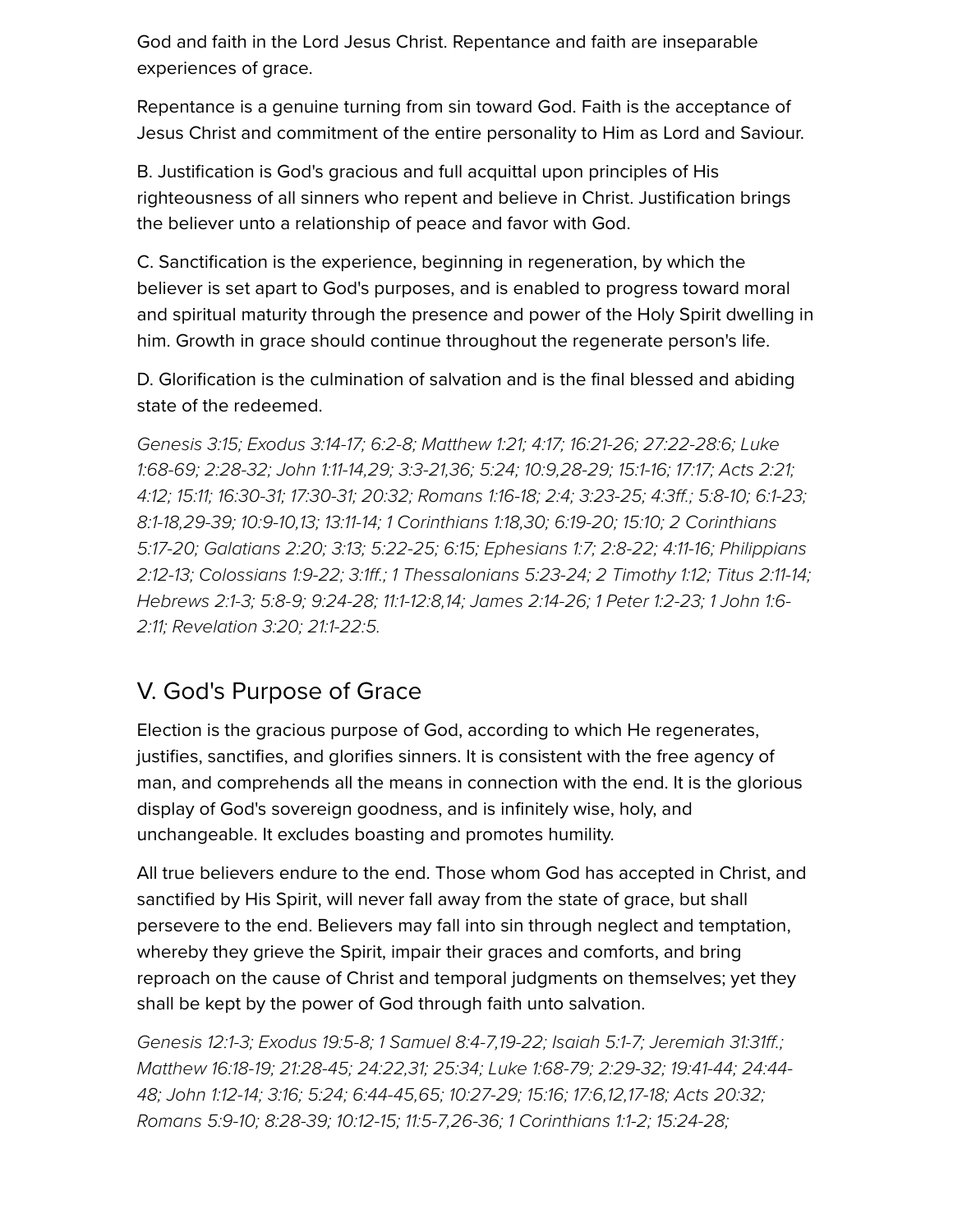*[Ephesians 1:4-23](http://biblia.com/bible/hcsb/Ephesians%201.4-23)[; 2](http://biblia.com/bible/hcsb/2%20Timothy%201.12)[:1-1](http://biblia.com/bible/hcsb/Ephesians%202.1-10)[0;](http://biblia.com/bible/hcsb/2%20Timothy%201.12) [3:1-1](http://biblia.com/bible/hcsb/Ephesians%203.1-11)[1; C](http://biblia.com/bible/hcsb/2%20Timothy%201.12)[olossians 1:12-1](http://biblia.com/bible/hcsb/Colossians%201.12-14)[4;](http://biblia.com/bible/hcsb/2%20Timothy%201.12) [2 Thessalonians 2:13-1](http://biblia.com/bible/hcsb/2%20Thessalonians%202.13-14)[4; 2 Timothy](http://biblia.com/bible/hcsb/2%20Timothy%201.12) 1:12; [2:10](http://biblia.com/bible/hcsb/2%20Timothy%202.10),[19;](http://biblia.com/bible/hcsb/2%20Timothy%202.19) [Hebrews 11:39–12:2](http://biblia.com/bible/hcsb/Hebrews%2011.39%E2%80%9312.2); [James 1:12](http://biblia.com/bible/hcsb/James%201.12); [1 Peter 1:2-5](http://biblia.com/bible/hcsb/1%20Peter%201.2-5)[,13](http://biblia.com/bible/hcsb/1%20Peter%201.13); [2:4-10;](http://biblia.com/bible/hcsb/1%20Peter%202.4-10) [1 John 1:7-9;](http://biblia.com/bible/hcsb/1%20John%201.7-9) [2:19;](http://biblia.com/bible/hcsb/1%20John%202.19) [3:2](http://biblia.com/bible/hcsb/1%20John%203.2).*

# VI. The Church

A New Testament church of the Lord Jesus Christ is an autonomous local congregation of baptized believers, associated by covenant in the faith and fellowship of the gospel; observing the two ordinances of Christ, governed by His laws, exercising the gifts, rights, and privileges invested in them by His Word, and seeking to extend the gospel to the ends of the earth. Each congregation operates under the Lordship of Christ through democratic processes. In such a congregation each member is responsible and accountable to Christ as Lord. Its scriptural officers are pastors and deacons. While both men and women are gifted for service in the church, the office of pastor is limited to men as qualified by Scripture.

The New Testament speaks also of the church as the Body of Christ which includes all of the redeemed of all the ages, believers from every tribe, and tongue, and people, and nation.

*[Matthew 16:15-19](http://biblia.com/bible/hcsb/Matthew%2016.15-19); [18:15-20;](http://biblia.com/bible/hcsb/Matthew%2018.15-20) [Acts 2:41-42,](http://biblia.com/bible/hcsb/Acts%202.41-42)[47](http://biblia.com/bible/hcsb/Acts%202.47); [5:11-14;](http://biblia.com/bible/hcsb/Acts%205.11-14) [6:3-6](http://biblia.com/bible/hcsb/Acts%206.3-6); [13:1-3;](http://biblia.com/bible/hcsb/Acts%2013.1-3) [14:23,](http://biblia.com/bible/hcsb/Acts%2014.23)[27](http://biblia.com/bible/hcsb/Acts%2014.27); [15:1-30](http://biblia.com/bible/hcsb/Acts%2015.1-30); [16:5](http://biblia.com/bible/hcsb/Acts%2016.5); [20:28;](http://biblia.com/bible/hcsb/Acts%2020.28) [Romans 1:7;](http://biblia.com/bible/hcsb/Romans%201.7) [1 Corinthians 1:2;](http://biblia.com/bible/hcsb/1%20Corinthians%201.2) [3:16](http://biblia.com/bible/hcsb/1%20Corinthians%203.16); [5:4-5;](http://biblia.com/bible/hcsb/1%20Corinthians%205.4-5) [7:17;](http://biblia.com/bible/hcsb/1%20Corinthians%207.17) [9:13-14](http://biblia.com/bible/hcsb/1%20Corinthians%209.13-14); [12;](http://biblia.com/bible/hcsb/1%20Corinthians%209.12) [Ephesians 1:22-23;](http://biblia.com/bible/hcsb/Ephesians%201.22-23) [2:19-22;](http://biblia.com/bible/hcsb/Ephesians%202.19-22) [3:8-11,](http://biblia.com/bible/hcsb/Ephesians%203.8-11)[21;](http://biblia.com/bible/hcsb/Ephesians%203.21) [5:22-32](http://biblia.com/bible/hcsb/Ephesians%205.22-32); [Philippians 1:1](http://biblia.com/bible/hcsb/Philippians%201.1); [Colossians 1:18;](http://biblia.com/bible/hcsb/Colossians%201.18) [1 Timothy 2:9-14](http://biblia.com/bible/hcsb/1%20Timothy%202.9-14); [3:1-15;](http://biblia.com/bible/hcsb/1%20Timothy%203.1-15) [4:14;](http://biblia.com/bible/hcsb/1%20Timothy%204.14) [Hebrews 11:39-40;](http://biblia.com/bible/hcsb/Hebrews%2011.39-40) [1 Peter 5:1-4](http://biblia.com/bible/hcsb/1%20Peter%205.1-4); Revelation 2-3; 21:2-3.*

# VII. Baptism and the Lord's Supper

Christian baptism is the immersion of a believer in water in the name of the Father, the Son, and the Holy Spirit. It is an act of obedience symbolizing the believer's faith in a crucified, buried, and risen Saviour, the believer's death to sin, the burial of the old life, and the resurrection to walk in newness of life in Christ Jesus. It is a testimony to his faith in the final resurrection of the dead. Being a church ordinance, it is prerequisite to the privileges of church membership and to the Lord's Supper.

The Lord's Supper is a symbolic act of obedience whereby members of the church, through partaking of the bread and the fruit of the vine, memorialize the death of the Redeemer and anticipate His second coming.

*[Matthew 3:13-17;](http://biblia.com/bible/hcsb/Matthew%203.13-17) [26:26-30](http://biblia.com/bible/hcsb/Matthew%2026.26-30); [28:19-20](http://biblia.com/bible/hcsb/Matthew%2028.19-20); [Mark 1:9-11;](http://biblia.com/bible/hcsb/Mark%201.9-11) [14:22-26;](http://biblia.com/bible/hcsb/Mark%2014.22-26) [Luke 3:21-22](http://biblia.com/bible/hcsb/Luke%203.21-22); [22:19-20](http://biblia.com/bible/hcsb/Luke%2022.19-20); [John 3:23](http://biblia.com/bible/hcsb/John%203.23); [Acts 2:41-42](http://biblia.com/bible/hcsb/Acts%202.41-42); [8:35-39](http://biblia.com/bible/hcsb/Acts%208.35-39); [16:30-33;](http://biblia.com/bible/hcsb/Acts%2016.30-33) [20:7;](http://biblia.com/bible/hcsb/Acts%2020.7) [Romans 6:3-5](http://biblia.com/bible/hcsb/Romans%206.3-5); [1 Corinthians 10:16](http://biblia.com/bible/hcsb/1%20Corinthians%2010.16),[21](http://biblia.com/bible/hcsb/1%20Corinthians%2010.21); [11:23-29](http://biblia.com/bible/hcsb/1%20Corinthians%2011.23-29); [Colossians 2:12](http://biblia.com/bible/hcsb/Colossians%202.12).*

## VIII. The Lord's Day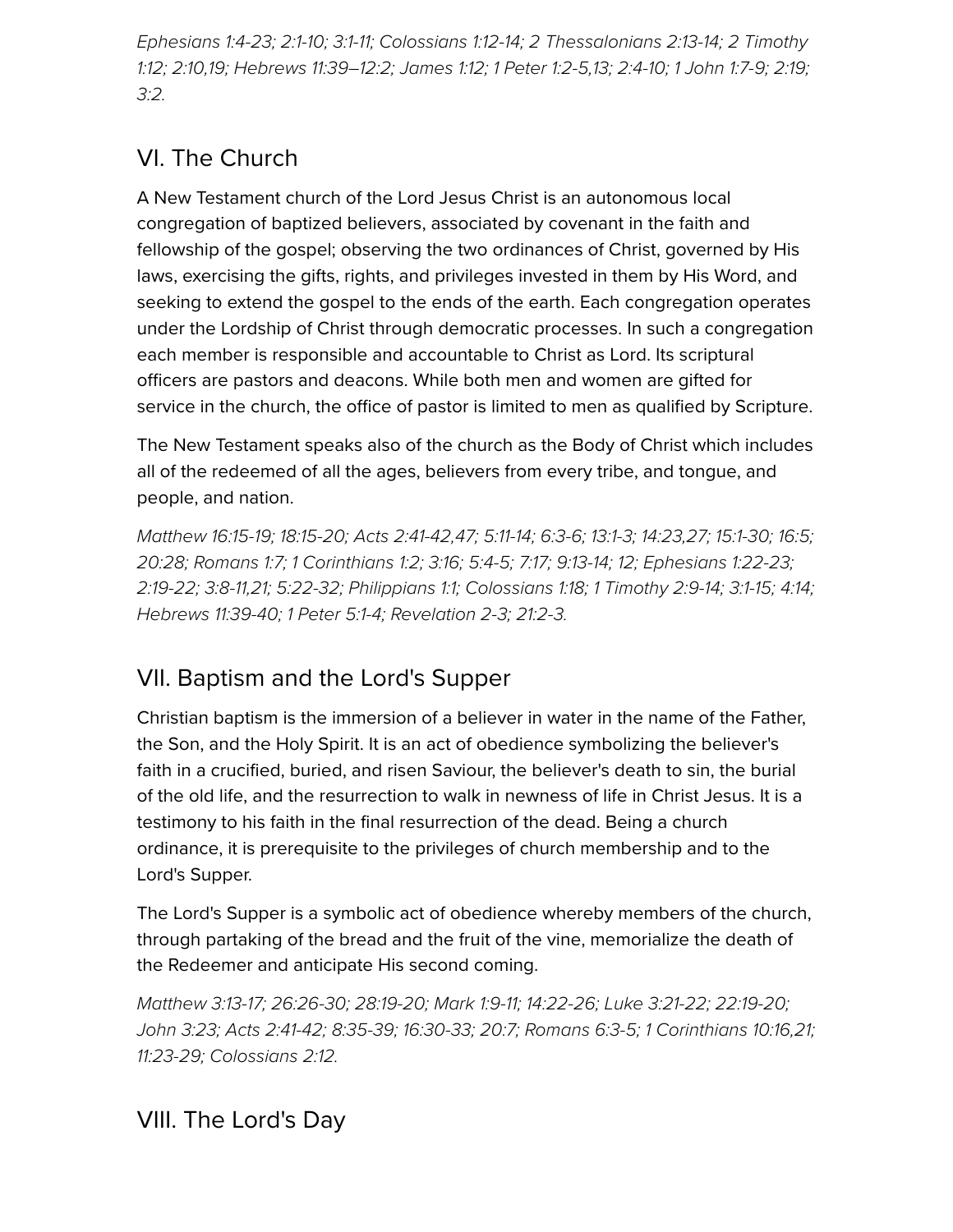The first day of the week is the Lord's Day. It is a Christian institution for regular observance. It commemorates the resurrection of Christ from the dead and should include exercises of worship and spiritual devotion, both public and private. Activities on the Lord's Day should be commensurate with the Christian's conscience under the Lordship of Jesus Christ.

*[Exodus 20:8-11](http://biblia.com/bible/hcsb/Exodus%2020.8-11)[;](http://biblia.com/bible/hcsb/John%204.21-24) [Matthew 12:1-12](http://biblia.com/bible/hcsb/Matthew%2012.1-12)[;](http://biblia.com/bible/hcsb/John%204.21-24) [28:1ff](http://biblia.com/bible/hcsb/Matthew%2028.1ff)[.;](http://biblia.com/bible/hcsb/John%204.21-24) [Mark 2:27-28](http://biblia.com/bible/hcsb/Mark%202.27-28)[;](http://biblia.com/bible/hcsb/John%204.21-24) [16:1-7](http://biblia.com/bible/hcsb/Mark%2016.1-7)[; L](http://biblia.com/bible/hcsb/John%204.21-24)[uke 24:1-3](http://biblia.com/bible/hcsb/Luke%2024.1-3)[,](http://biblia.com/bible/hcsb/John%204.21-24)[33-36](http://biblia.com/bible/hcsb/Luke%2024.33-36)[; John](http://biblia.com/bible/hcsb/John%204.21-24) 4:21-24; [20:1](http://biblia.com/bible/hcsb/John%2020.1),[19-28;](http://biblia.com/bible/hcsb/John%2020.19-28) [Acts 20:7](http://biblia.com/bible/hcsb/Acts%2020.7); [Romans 14:5-10](http://biblia.com/bible/hcsb/Romans%2014.5-10); [I Corinthians 16:1-2;](http://biblia.com/bible/hcsb/I%20Corinthians%2016.1-2) [Colossians 2:16;](http://biblia.com/bible/hcsb/Colossians%202.16) [3:16;](http://biblia.com/bible/hcsb/Colossians%203.16) [Revelation 1:10.](http://biblia.com/bible/hcsb/Revelation%201.10)*

## IX. The Kingdom

The Kingdom of God includes both His general sovereignty over the universe and His particular kingship over men who willfully acknowledge Him as King. Particularly the Kingdom is the realm of salvation into which men enter by trustful, childlike commitment to Jesus Christ. Christians ought to pray and to labor that the Kingdom may come and God's will be done on earth. The full consummation of the Kingdom awaits the return of Jesus Christ and the end of this age.

*[Genesis 1:1](http://biblia.com/bible/hcsb/Genesis%201.1); [Isaiah 9:6-7](http://biblia.com/bible/hcsb/Isaiah%209.6-7); [Jeremiah 23:5-6](http://biblia.com/bible/hcsb/Jeremiah%2023.5-6); [Matthew 3:2](http://biblia.com/bible/hcsb/Matthew%203.2); [4:8-10](http://biblia.com/bible/hcsb/Matthew%204.8-10)[,23;](http://biblia.com/bible/hcsb/Matthew%204.23) [12:25-28](http://biblia.com/bible/hcsb/Matthew%2012.25-28); [13:1-52;](http://biblia.com/bible/hcsb/Matthew%2013.1-52)* [25:31-46](http://biblia.com/bible/hcsb/Matthew%2025.31-46)[; 2](http://biblia.com/bible/hcsb/John%203.3)[6:2](http://biblia.com/bible/hcsb/Matthew%2026.29)[9;](http://biblia.com/bible/hcsb/John%203.3) [Mark 1:14-1](http://biblia.com/bible/hcsb/Mark%201.14-15)[5; 9](http://biblia.com/bible/hcsb/John%203.3)[:](http://biblia.com/bible/hcsb/Mark%209.1)[1; L](http://biblia.com/bible/hcsb/John%203.3)[uke 4:4](http://biblia.com/bible/hcsb/Luke%204.43)[3;](http://biblia.com/bible/hcsb/John%203.3) [8:](http://biblia.com/bible/hcsb/Luke%208.1)[1; 9](http://biblia.com/bible/hcsb/John%203.3)[:2](http://biblia.com/bible/hcsb/Luke%209.2)[;](http://biblia.com/bible/hcsb/John%203.3) [12:31-32](http://biblia.com/bible/hcsb/Luke%2012.31-32)[; 1](http://biblia.com/bible/hcsb/John%203.3)[7:20-21](http://biblia.com/bible/hcsb/Luke%2017.20-21); [23:42](http://biblia.com/bible/hcsb/Luke%2023.42)[; John](http://biblia.com/bible/hcsb/John%203.3) *[3:3;](http://biblia.com/bible/hcsb/Colossians%201.13) [18:3](http://biblia.com/bible/hcsb/John%2018.36)[6; A](http://biblia.com/bible/hcsb/Colossians%201.13)[cts 1:6-](http://biblia.com/bible/hcsb/Acts%201.6-7)[7;](http://biblia.com/bible/hcsb/Colossians%201.13) [17:22-3](http://biblia.com/bible/hcsb/Acts%2017.22-31)[1;](http://biblia.com/bible/hcsb/Colossians%201.13) [Romans 5:1](http://biblia.com/bible/hcsb/Romans%205.17)[7;](http://biblia.com/bible/hcsb/Colossians%201.13) [8:1](http://biblia.com/bible/hcsb/Romans%208.19)[9;](http://biblia.com/bible/hcsb/Colossians%201.13) [1 Corinthians 15:24-2](http://biblia.com/bible/hcsb/1%20Corinthians%2015.24-28)[8; Colossians](http://biblia.com/bible/hcsb/Colossians%201.13) 1:13; [Hebrews 11:10](http://biblia.com/bible/hcsb/Hebrews%2011.10),[16;](http://biblia.com/bible/hcsb/Hebrews%2011.16) [12:28](http://biblia.com/bible/hcsb/Hebrews%2012.28); [1 Peter 2:4-10](http://biblia.com/bible/hcsb/1%20Peter%202.4-10); [4:13](http://biblia.com/bible/hcsb/1%20Peter%204.13); [Revelation 1:6](http://biblia.com/bible/hcsb/Revelation%201.6),[9;](http://biblia.com/bible/hcsb/Revelation%201.9) [5:10](http://biblia.com/bible/hcsb/Revelation%205.10); [11:15;](http://biblia.com/bible/hcsb/Revelation%2011.15) [21-22.](http://biblia.com/bible/hcsb/Revelation%2011.21-22)*

# X. Last Things

God, in His own time and in His own way, will bring the world to its appropriate end. According to His promise, Jesus Christ will return personally and visibly in glory to the earth; the dead will be raised; and Christ will judge all men in righteousness. The unrighteous will be consigned to Hell, the place of everlasting punishment. The righteous in their resurrected and glorified bodies will receive their reward and will dwell forever in Heaven with the Lord.

[Isaiah 2:4](http://biblia.com/bible/hcsb/Isaiah%202.4); [11:9;](http://biblia.com/bible/hcsb/Isaiah%2011.9) [Matthew 16:27;](http://biblia.com/bible/hcsb/Matthew%2016.27) [18:8-9](http://biblia.com/bible/hcsb/Matthew%2018.8-9); [19:28](http://biblia.com/bible/hcsb/Matthew%2019.28); [24:27](http://biblia.com/bible/hcsb/Matthew%2024.27),[30,](http://biblia.com/bible/hcsb/Matthew%2024.30)[36,](http://biblia.com/bible/hcsb/Matthew%2024.36)[44](http://biblia.com/bible/hcsb/Matthew%2024.44); [25:31-46;](http://biblia.com/bible/hcsb/Matthew%2025.31-46) [26:64;](http://biblia.com/bible/hcsb/Matthew%2026.64) Mark *[8:38; 9:43-48; Luke 12:40,48; 16:19-26; 17:22-37; 21:27-28; John 14:1-3; Acts 1:11; 17:3](http://biblia.com/bible/hcsb/Mark%208.38)[1;](http://biblia.com/bible/hcsb/Acts%2017.31) [Romans 14:10](http://biblia.com/bible/hcsb/Romans%2014.10)[; 1](http://biblia.com/bible/hcsb/Philippians%203.20-21) [Corinthians 4:5](http://biblia.com/bible/hcsb/1%20Corinthians%204.5)[;](http://biblia.com/bible/hcsb/Philippians%203.20-21) [15:24-28](http://biblia.com/bible/hcsb/1%20Corinthians%2015.24-28)[,](http://biblia.com/bible/hcsb/Philippians%203.20-21)[35-5](http://biblia.com/bible/hcsb/1%20Corinthians%2015.35-58)[8; 2](http://biblia.com/bible/hcsb/Philippians%203.20-21) [Corinthians 5:10](http://biblia.com/bible/hcsb/2%20Corinthians%205.10)[; Philippians 3:20-](http://biblia.com/bible/hcsb/Philippians%203.20-21) 21; [Colossians 1:5;](http://biblia.com/bible/hcsb/Colossians%201.5) [3:4;](http://biblia.com/bible/hcsb/Colossians%203.4) [1 Thessalonians 4:14-18](http://biblia.com/bible/hcsb/1%20Thessalonians%204.14-18); [5:1ff.](http://biblia.com/bible/hcsb/1%20Thessalonians%205.1ff); [2 Thessalonians 1:7ff](http://biblia.com/bible/hcsb/2%20Thessalonians%201.7ff).; [2;](http://biblia.com/bible/hcsb/2%20Thessalonians%201.2) 1 [Timothy 6:14; 2 Timothy 4:1,8; Titus 2:13; Hebrews 9:27-28; James 5:8; 2 Peter](http://biblia.com/bible/hcsb/1%20Timothy%206.14) [3:7f](http://biblia.com/bible/hcsb/2%20Peter%203.7ff)[f.; 1](http://biblia.com/bible/hcsb/1%20John%202.28) John 2:28; [3:2;](http://biblia.com/bible/hcsb/1%20John%203.2) [Jude 14;](http://biblia.com/bible/hcsb/Jude%2014) [Revelation 1:18](http://biblia.com/bible/hcsb/Revelation%201.18); [3:11](http://biblia.com/bible/hcsb/Revelation%203.11); [20:1-22:13](http://biblia.com/bible/hcsb/Revelation%2020.1-22.13).*

#### XI. Evangelism and Missions

It is the duty and privilege of every follower of Christ and of every church of the Lord Jesus Christ to endeavor to make disciples of all nations. The new birth of man's spirit by God's Holy Spirit means the birth of love for others. Missionary effort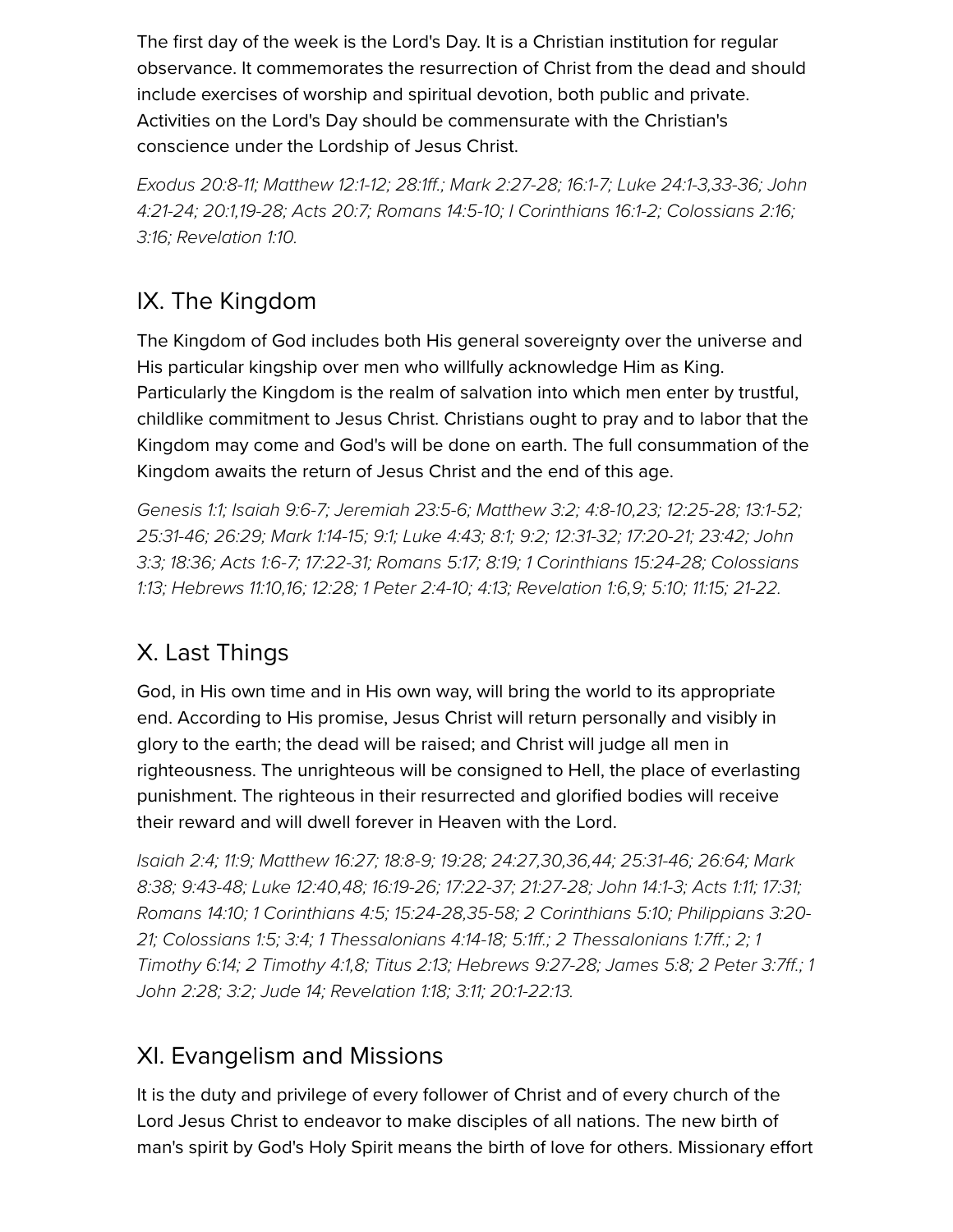on the part of all rests thus upon a spiritual necessity of the regenerate life, and is expressly and repeatedly commanded in the teachings of Christ. The Lord Jesus Christ has commanded the preaching of the gospel to all nations. It is the duty of every child of God to seek constantly to win the lost to Christ by verbal witness undergirded by a Christian lifestyle, and by other methods in harmony with the gospel of Christ.

*[Genesis 12:1-3](http://biblia.com/bible/hcsb/Genesis%2012.1-3); [Exodus 19:5-6;](http://biblia.com/bible/hcsb/Exodus%2019.5-6) [Isaiah 6:1-8;](http://biblia.com/bible/hcsb/Isaiah%206.1-8) [Matthew 9:37-38](http://biblia.com/bible/hcsb/Matthew%209.37-38); [10:5-15;](http://biblia.com/bible/hcsb/Matthew%2010.5-15) [13:18-30,](http://biblia.com/bible/hcsb/Matthew%2013.18-30) [37-43](http://biblia.com/bible/hcsb/Matthew%2013.37-43); [16:19](http://biblia.com/bible/hcsb/Matthew%2016.19); [22:9-10;](http://biblia.com/bible/hcsb/Matthew%2022.9-10) [24:14;](http://biblia.com/bible/hcsb/Matthew%2024.14) [28:18-20;](http://biblia.com/bible/hcsb/Matthew%2028.18-20) [Luke 10:1-18](http://biblia.com/bible/hcsb/Luke%2010.1-18); [24:46-53;](http://biblia.com/bible/hcsb/Luke%2024.46-53) [John 14:11-12](http://biblia.com/bible/hcsb/John%2014.11-12); [15:7-8](http://biblia.com/bible/hcsb/John%2015.7-8)[,16](http://biblia.com/bible/hcsb/John%2015.16); [17:15;](http://biblia.com/bible/hcsb/John%2017.15) [20:21;](http://biblia.com/bible/hcsb/John%2020.21) [Acts 1:8](http://biblia.com/bible/hcsb/Acts%201.8); [2;](http://biblia.com/bible/hcsb/Acts%201.2) [8:26-40](http://biblia.com/bible/hcsb/Acts%208.26-40); [10:42-48](http://biblia.com/bible/hcsb/Acts%2010.42-48); [13:2-3;](http://biblia.com/bible/hcsb/Acts%2013.2-3) [Romans 10:13-15;](http://biblia.com/bible/hcsb/Romans%2010.13-15) [Ephesians 3:1-11](http://biblia.com/bible/hcsb/Ephesians%203.1-11); 1 [Thessalonians 1:8; 2 Timothy 4:5; Hebrews 2:1-3; 11:39-12:2; 1 Peter 2:4-10; Rev](http://biblia.com/bible/hcsb/1%20Thessalonians%201.8)[elation](http://biblia.com/bible/hcsb/Revelation%2022.17) 22:17.*

## XII. Education

Christianity is the faith of enlightenment and intelligence. In Jesus Christ abide all the treasures of wisdom and knowledge. All sound learning is, therefore, a part of our Christian heritage. The new birth opens all human faculties and creates a thirst for knowledge. Moreover, the cause of education in the Kingdom of Christ is coordinate with the causes of missions and general benevolence, and should receive along with these the liberal support of the churches. An adequate system of Christian education is necessary to a complete spiritual program for Christ's people.

In Christian education there should be a proper balance between academic freedom and academic responsibility. Freedom in any orderly relationship of human life is always limited and never absolute. The freedom of a teacher in a Christian school, college, or seminary is limited by the pre-eminence of Jesus Christ, by the authoritative nature of the Scriptures, and by the distinct purpose for which the school exists.

*[Deuteronomy 4:1](http://biblia.com/bible/hcsb/Deuteronomy%204.1)[,5](http://biblia.com/bible/hcsb/Deuteronomy%204.5)[,9](http://biblia.com/bible/hcsb/Deuteronomy%204.9),[14;](http://biblia.com/bible/hcsb/Deuteronomy%204.14) [6:1-10;](http://biblia.com/bible/hcsb/Deuteronomy%206.1-10) [31:12-13;](http://biblia.com/bible/hcsb/Deuteronomy%2031.12-13) [Nehemiah 8:1-8;](http://biblia.com/bible/hcsb/Nehemiah%208.1-8) [Job 28:28](http://biblia.com/bible/hcsb/Job%2028.28); [Psalms 19:7ff.](http://biblia.com/bible/hcsb/Psalms%2019.7ff); [119:11](http://biblia.com/bible/hcsb/Psalms%20119.11); [Proverbs 3:13ff](http://biblia.com/bible/hcsb/Proverbs%203.13ff).; [4:1-10](http://biblia.com/bible/hcsb/Proverbs%204.1-10); [8:1-7,](http://biblia.com/bible/hcsb/Proverbs%208.1-7)[11;](http://biblia.com/bible/hcsb/Proverbs%208.11) [15:14;](http://biblia.com/bible/hcsb/Proverbs%2015.14) [Ecclesiastes 7:19](http://biblia.com/bible/hcsb/Ecclesiastes%207.19); [Matthew 5:2](http://biblia.com/bible/hcsb/Matthew%205.2); [7:24ff.](http://biblia.com/bible/hcsb/Matthew%207.24ff); [28:19-20](http://biblia.com/bible/hcsb/Matthew%2028.19-20); [Luke 2:40](http://biblia.com/bible/hcsb/Luke%202.40); [1 Corinthians 1:18-31;](http://biblia.com/bible/hcsb/1%20Corinthians%201.18-31) [Ephesians 4:11-16](http://biblia.com/bible/hcsb/Ephesians%204.11-16); [Philippians 4:8](http://biblia.com/bible/hcsb/Philippians%204.8); [Colossians 2:](http://biblia.com/bible/hcsb/Colossians%202.3)[3,8](http://biblia.com/bible/hcsb/James%201.5)[-](http://biblia.com/bible/hcsb/Colossians%202.8-9)[9; 1](http://biblia.com/bible/hcsb/James%201.5) [Timothy 1:3-](http://biblia.com/bible/hcsb/1%20Timothy%201.3-7)[7;](http://biblia.com/bible/hcsb/James%201.5) [2 Timothy 2:15](http://biblia.com/bible/hcsb/2%20Timothy%202.15)[; 3](http://biblia.com/bible/hcsb/James%201.5)[:14-1](http://biblia.com/bible/hcsb/2%20Timothy%203.14-17)[7;](http://biblia.com/bible/hcsb/James%201.5) [Hebrews 5:12-6:3](http://biblia.com/bible/hcsb/Hebrews%205.12-6.3)[; James](http://biblia.com/bible/hcsb/James%201.5) 1:5; [3:17.](http://biblia.com/bible/hcsb/James%203.17)*

#### XIII. Stewardship

God is the source of all blessings, temporal and spiritual; all that we have and are we owe to Him. Christians have a spiritual debtorship to the whole world, a holy trusteeship in the gospel, and a binding stewardship in their possessions. They are therefore under obligation to serve Him with their time, talents, and material possessions; and should recognize all these as entrusted to them to use for the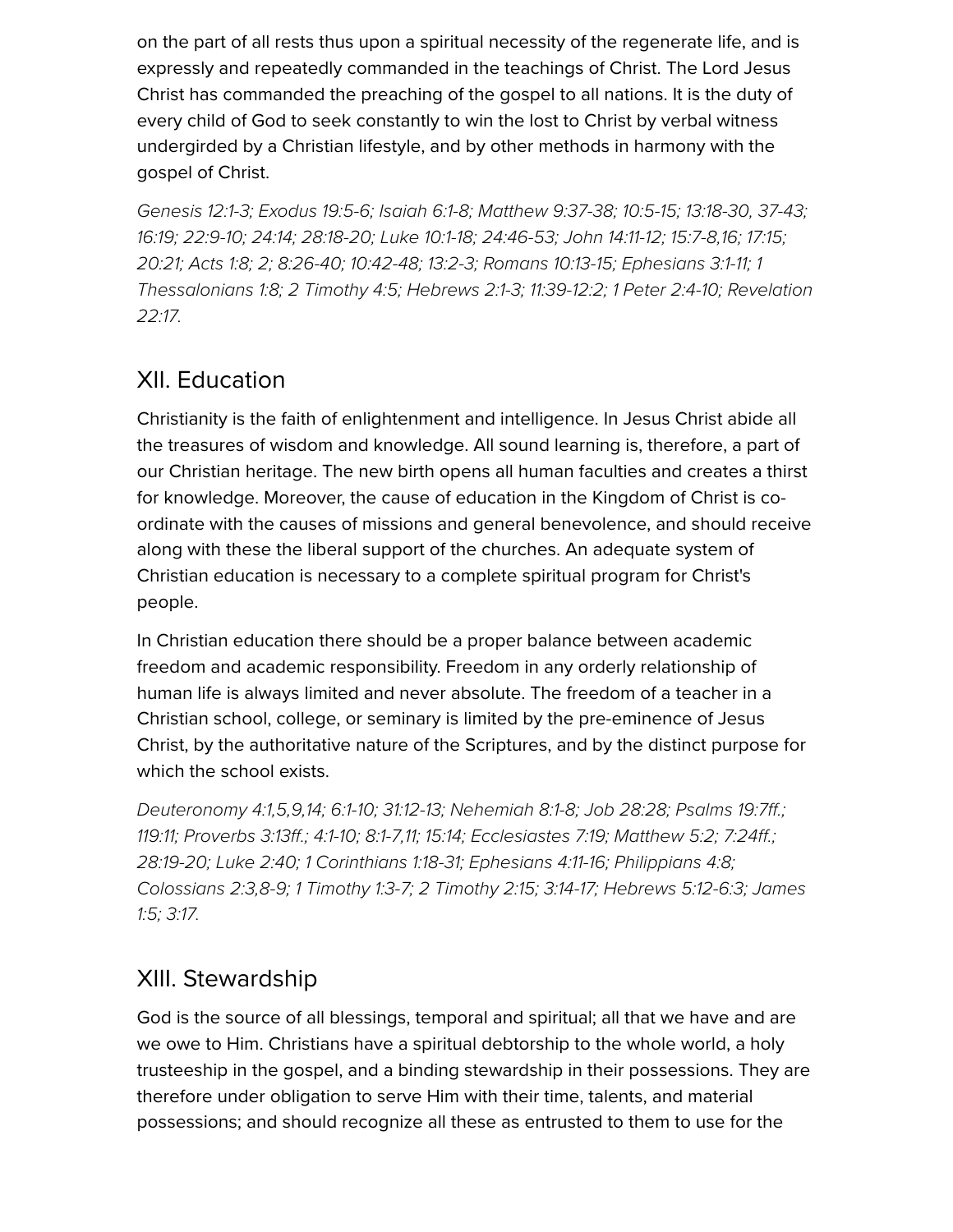glory of God and for helping others. According to the Scriptures, Christians should contribute of their means cheerfully, regularly, systematically, proportionately, and liberally for the advancement of the Redeemer's cause on earth.

*[Genesis 14:20](http://biblia.com/bible/hcsb/Genesis%2014.20); [Leviticus 27:30-32;](http://biblia.com/bible/hcsb/Leviticus%2027.30-32) [Deuteronomy 8:18](http://biblia.com/bible/hcsb/Deuteronomy%208.18); [Malachi 3:8-12](http://biblia.com/bible/hcsb/Malachi%203.8-12); Matthew 6:1- [4,19-21; 19:21; 23:23; 25:14-29; Luke 12:16-21,42; 16:1-13; Acts 2:44-47; 5:1-11; 17:24-2](http://biblia.com/bible/hcsb/Matthew%206.1-4)[5;](http://biblia.com/bible/hcsb/Acts%2017.24-25) [20:35](http://biblia.com/bible/hcsb/Acts%2020.35); [Romans 6:6-22](http://biblia.com/bible/hcsb/Romans%206.6-22); [12:1-2;](http://biblia.com/bible/hcsb/Romans%2012.1-2) [1 Corinthians 4:1-2;](http://biblia.com/bible/hcsb/1%20Corinthians%204.1-2) [6:19-20;](http://biblia.com/bible/hcsb/1%20Corinthians%206.19-20) [12](http://biblia.com/bible/hcsb/1%20Corinthians%206.12); [16:1-4;](http://biblia.com/bible/hcsb/1%20Corinthians%2016.1-4) 2 Corinthians 8- 9; 12:15; [Philippians 4:10-19](http://biblia.com/bible/hcsb/Philippians%204.10-19); [1 Peter 1:18-19](http://biblia.com/bible/hcsb/1%20Peter%201.18-19).* 

## XIV. Cooperation

Christ's people should, as occasion requires, organize such associations and conventions as may best secure cooperation for the great objects of the Kingdom of God. Such organizations have no authority over one another or over the churches. They are voluntary and advisory bodies designed to elicit, combine, and direct the energies of our people in the most effective manner. Members of New Testament churches should cooperate with one another in carrying forward the missionary, educational, and benevolent ministries for the extension of Christ's Kingdom. Christian unity in the New Testament sense is spiritual harmony and voluntary cooperation for common ends by various groups of Christ's people. Cooperation is desirable between the various Christian denominations, when the end to be attained is itself justified, and when such cooperation involves no violation of conscience or compromise of loyalty to Christ and His Word as revealed in the New Testament.

*[Exodus 17:12;](http://biblia.com/bible/hcsb/Exodus%2017.12) [18:17ff.](http://biblia.com/bible/hcsb/Exodus%2018.17ff); [Judges 7:21;](http://biblia.com/bible/hcsb/Judges%207.21) [Ezra 1:3-4;](http://biblia.com/bible/hcsb/Ezra%201.3-4) [2:68-69](http://biblia.com/bible/hcsb/Ezra%202.68-69); [5:14-15](http://biblia.com/bible/hcsb/Ezra%205.14-15); Nehemiah 4; 8:1-5; [Matthew 10:5-15;](http://biblia.com/bible/hcsb/Matthew%2010.5-15) [20:1-16](http://biblia.com/bible/hcsb/Matthew%2020.1-16); [22:1-10](http://biblia.com/bible/hcsb/Matthew%2022.1-10); [28:19-20;](http://biblia.com/bible/hcsb/Matthew%2028.19-20) [Mark 2:3](http://biblia.com/bible/hcsb/Mark%202.3); [Luke 10:1ff.](http://biblia.com/bible/hcsb/Luke%2010.1ff); [Acts 1:13-14](http://biblia.com/bible/hcsb/Acts%201.13-14); [2:1ff](http://biblia.com/bible/hcsb/Acts%202.1ff).; [4:31-3](http://biblia.com/bible/hcsb/Acts%204.31-37)[7;](http://biblia.com/bible/hcsb/Galatians%201.6-10) [13:2-](http://biblia.com/bible/hcsb/Acts%2013.2-3)[3; 1](http://biblia.com/bible/hcsb/Galatians%201.6-10)[5:1-3](http://biblia.com/bible/hcsb/Acts%2015.1-35)[5; 1](http://biblia.com/bible/hcsb/Galatians%201.6-10) [Corinthians 1:10-1](http://biblia.com/bible/hcsb/1%20Corinthians%201.10-17)[7;](http://biblia.com/bible/hcsb/Galatians%201.6-10) [3:5-1](http://biblia.com/bible/hcsb/1%20Corinthians%203.5-15)[5;](http://biblia.com/bible/hcsb/Galatians%201.6-10) [12](http://biblia.com/bible/hcsb/1%20Corinthians%203.12)[; 2 Corinthians 8-9; Galatians](http://biblia.com/bible/hcsb/Galatians%201.6-10) 1:6-10; [Ephesians 4:1-16;](http://biblia.com/bible/hcsb/Ephesians%204.1-16) [Philippians 1:15-18.](http://biblia.com/bible/hcsb/Philippians%201.15-18)* 

#### XV. The Christian and the Social Order

All Christians are under obligation to seek to make the will of Christ supreme in our own lives and in human society. Means and methods used for the improvement of society and the establishment of righteousness among men can be truly and permanently helpful only when they are rooted in the regeneration of the individual by the saving grace of God in Jesus Christ. In the spirit of Christ, Christians should oppose racism, every form of greed, selfishness, and vice, and all forms of sexual immorality, including adultery, homosexuality, and pornography. We should work to provide for the orphaned, the needy, the abused, the aged, the helpless, and the sick. We should speak on behalf of the unborn and contend for the sanctity of all human life from conception to natural death. Every Christian should seek to bring industry, government, and society as a whole under the sway of the principles of righteousness, truth, and brotherly love. In order to promote these ends Christians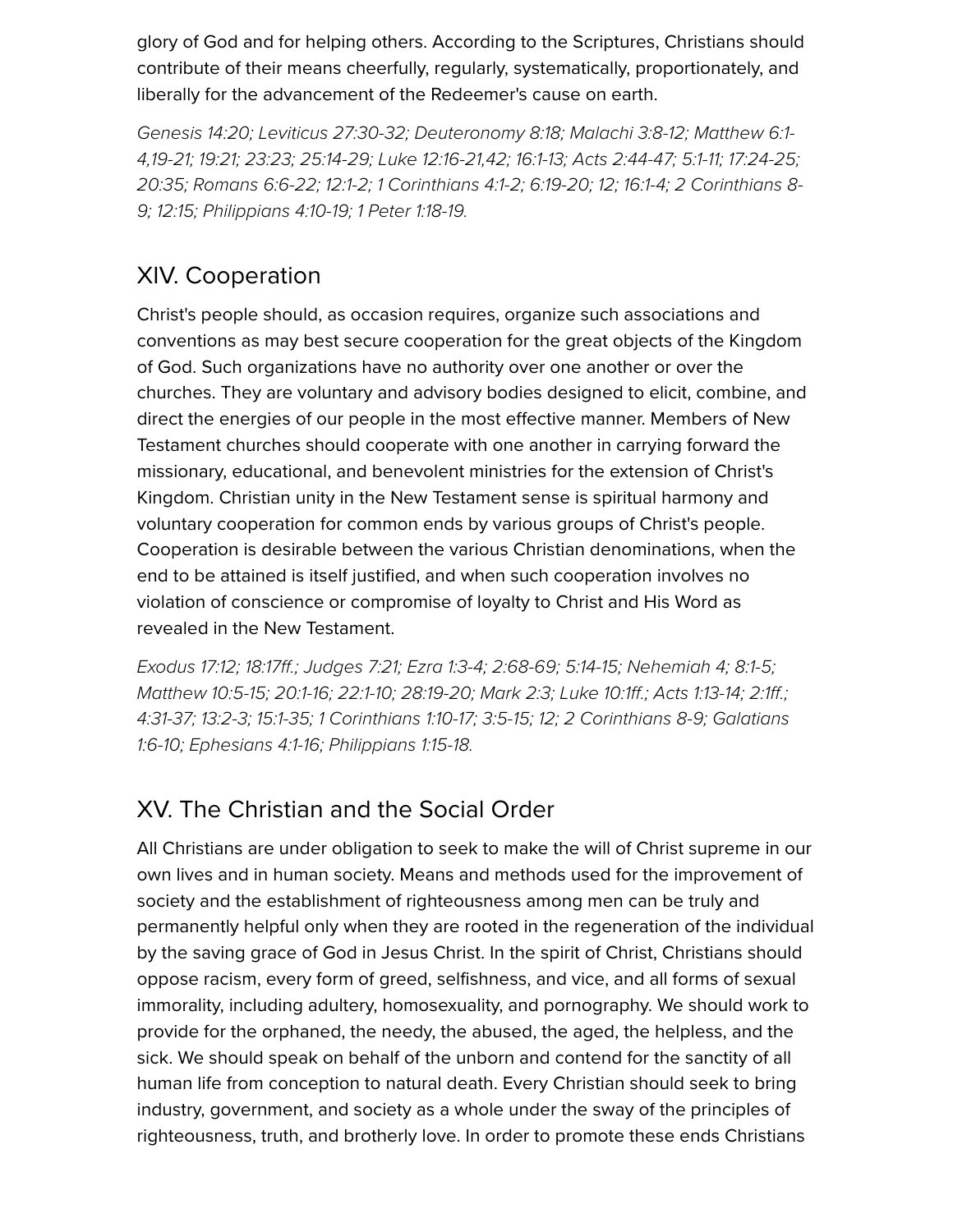should be ready to work with all men of good will in any good cause, always being careful to act in the spirit of love without compromising their loyalty to Christ and His truth.

*[Exodus 20:3-17;](http://biblia.com/bible/hcsb/Exodus%2020.3-17) [Leviticus 6:2-5](http://biblia.com/bible/hcsb/Leviticus%206.2-5); [Deuteronomy 10:12;](http://biblia.com/bible/hcsb/Deuteronomy%2010.12) [27:17;](http://biblia.com/bible/hcsb/Deuteronomy%2027.17) [Psalm 101:5](http://biblia.com/bible/hcsb/Psalm%20101.5); [Micah 6:8;](http://biblia.com/bible/hcsb/Micah%206.8) [Zechariah 8:16](http://biblia.com/bible/hcsb/Zechariah%208.16); [Matthew 5:13-16](http://biblia.com/bible/hcsb/Matthew%205.13-16)[,43-48](http://biblia.com/bible/hcsb/Matthew%205.43-48); [22:36-40;](http://biblia.com/bible/hcsb/Matthew%2022.36-40) [25:35;](http://biblia.com/bible/hcsb/Matthew%2025.35) [Mark 1:29-34;](http://biblia.com/bible/hcsb/Mark%201.29-34) [2:3ff.](http://biblia.com/bible/hcsb/Mark%202.3ff); [10:21](http://biblia.com/bible/hcsb/Mark%2010.21); [Luke 4:18-21](http://biblia.com/bible/hcsb/Luke%204.18-21); [10:27-37;](http://biblia.com/bible/hcsb/Luke%2010.27-37) [20:25](http://biblia.com/bible/hcsb/Luke%2020.25); [John 15:12;](http://biblia.com/bible/hcsb/John%2015.12) [17:15](http://biblia.com/bible/hcsb/John%2017.15); Romans 12–14; [1Corinthians 5:9-10;](http://biblia.com/bible/hcsb/1Corinthians%205.9-10) [6:1-7](http://biblia.com/bible/hcsb/1Corinthians%206.1-7)[; 7](http://biblia.com/bible/hcsb/1%20Thessalonians%203.12)[:20-24](http://biblia.com/bible/hcsb/1Corinthians%207.20-24)[;](http://biblia.com/bible/hcsb/1%20Thessalonians%203.12) [10:23-11:1](http://biblia.com/bible/hcsb/1Corinthians%2010.23-11.1)[; G](http://biblia.com/bible/hcsb/1%20Thessalonians%203.12)[alatians 3:26-28](http://biblia.com/bible/hcsb/Galatians%203.26-28)[; E](http://biblia.com/bible/hcsb/1%20Thessalonians%203.12)[phesians 6:5-9](http://biblia.com/bible/hcsb/Ephesians%206.5-9)[;](http://biblia.com/bible/hcsb/1%20Thessalonians%203.12) [Colossians 3:12-1](http://biblia.com/bible/hcsb/Colossians%203.12-17)[7; 1](http://biblia.com/bible/hcsb/1%20Thessalonians%203.12) Thessalonians 3:12; Philemon; [James 1:27](http://biblia.com/bible/hcsb/James%201.27); [2:8.](http://biblia.com/bible/hcsb/James%202.8)*

#### XVI. Peace and War

It is the duty of Christians to seek peace with all men on principles of righteousness. In accordance with the spirit and teachings of Christ they should do all in their power to put an end to war.

The true remedy for the war spirit is the gospel of our Lord. The supreme need of the world is the acceptance of His teachings in all the affairs of men and nations, and the practical application of His law of love. Christian people throughout the world should pray for the reign of the Prince of Peace.

*[Isaiah 2:4](http://biblia.com/bible/hcsb/Isaiah%202.4); [Matthew 5:9](http://biblia.com/bible/hcsb/Matthew%205.9)[,38-48](http://biblia.com/bible/hcsb/Matthew%205.38-48); [6:33;](http://biblia.com/bible/hcsb/Matthew%206.33) [26:52](http://biblia.com/bible/hcsb/Matthew%2026.52); [Luke 22:36](http://biblia.com/bible/hcsb/Luke%2022.36),[38](http://biblia.com/bible/hcsb/Luke%2022.38); [Romans 12:18-19](http://biblia.com/bible/hcsb/Romans%2012.18-19); [13:1-7](http://biblia.com/bible/hcsb/Romans%2013.1-7); [14:19;](http://biblia.com/bible/hcsb/Romans%2014.19) [Hebrews 12:14;](http://biblia.com/bible/hcsb/Hebrews%2012.14) [James 4:1-2](http://biblia.com/bible/hcsb/James%204.1-2).*

#### XVII. Religious Liberty

God alone is Lord of the conscience, and He has left it free from the doctrines and commandments of men which are contrary to His Word or not contained in it. Church and state should be separate. The state owes to every church protection and full freedom in the pursuit of its spiritual ends. In providing for such freedom no ecclesiastical group or denomination should be favored by the state more than others. Civil government being ordained of God, it is the duty of Christians to render loyal obedience thereto in all things not contrary to the revealed will of God. The church should not resort to the civil power to carry on its work. The gospel of Christ contemplates spiritual means alone for the pursuit of its ends. The state has no right to impose penalties for religious opinions of any kind. The state has no right to impose taxes for the support of any form of religion. A free church in a free state is the Christian ideal, and this implies the right of free and unhindered access to God on the part of all men, and the right to form and propagate opinions in the sphere of religion without interference by the civil power.

*[Genesis 1:27](http://biblia.com/bible/hcsb/Genesis%201.27)[;](http://biblia.com/bible/hcsb/Romans%206.1-2) [2:](http://biblia.com/bible/hcsb/Genesis%202.7)[7; M](http://biblia.com/bible/hcsb/Romans%206.1-2)[atthew 6:6-7](http://biblia.com/bible/hcsb/Matthew%206.6-7)[,24; 1](http://biblia.com/bible/hcsb/Romans%206.1-2)[6:2](http://biblia.com/bible/hcsb/Matthew%2016.26)[6; 2](http://biblia.com/bible/hcsb/Romans%206.1-2)[2:2](http://biblia.com/bible/hcsb/Matthew%2022.21)[1; J](http://biblia.com/bible/hcsb/Romans%206.1-2)[ohn 8:3](http://biblia.com/bible/hcsb/John%208.36)[6;](http://biblia.com/bible/hcsb/Romans%206.1-2) [Acts 4:19-2](http://biblia.com/bible/hcsb/Acts%204.19-20)[0; Romans](http://biblia.com/bible/hcsb/Romans%206.1-2) [6:1-2; 1](http://biblia.com/bible/hcsb/1%20Peter%202.12-17)[3:1-7](http://biblia.com/bible/hcsb/Romans%2013.1-7)[; G](http://biblia.com/bible/hcsb/1%20Peter%202.12-17)[alatians 5:](http://biblia.com/bible/hcsb/Galatians%205.1)[1,](http://biblia.com/bible/hcsb/1%20Peter%202.12-17)[1](http://biblia.com/bible/hcsb/Galatians%205.13)[3;](http://biblia.com/bible/hcsb/1%20Peter%202.12-17) [Philippians 3:20](http://biblia.com/bible/hcsb/Philippians%203.20)[;](http://biblia.com/bible/hcsb/1%20Peter%202.12-17) [1 Timothy 2:1-](http://biblia.com/bible/hcsb/1%20Timothy%202.1-2)[2;](http://biblia.com/bible/hcsb/1%20Peter%202.12-17) [James 4:1](http://biblia.com/bible/hcsb/James%204.12)[2; 1 Peter](http://biblia.com/bible/hcsb/1%20Peter%202.12-17) 2:12-17; [3:11-17](http://biblia.com/bible/hcsb/1%20Peter%203.11-17); [4:12-19](http://biblia.com/bible/hcsb/1%20Peter%204.12-19).*